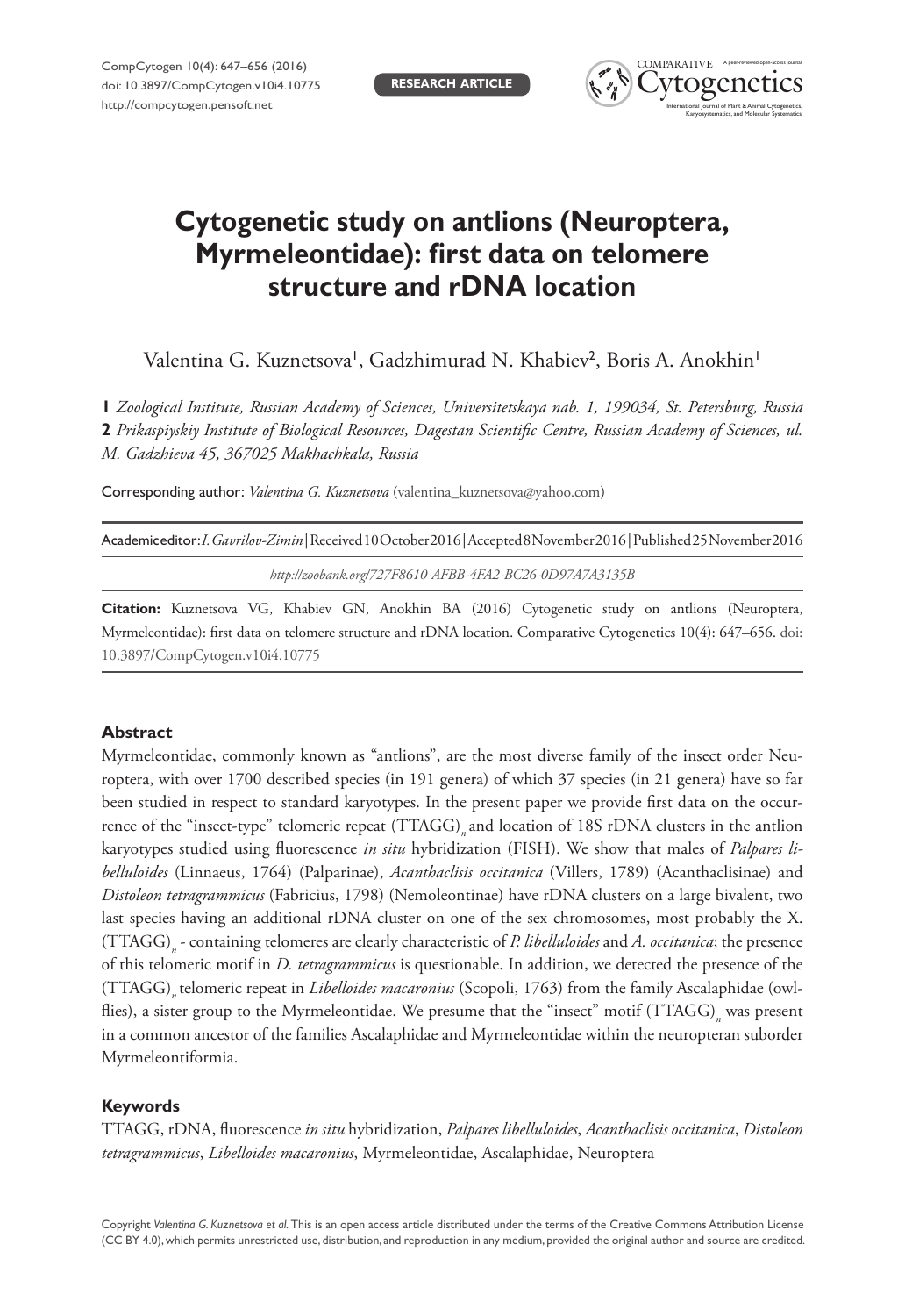#### **Introduction**

The ends of eukaryotic chromosomes are capped with complex nucleoprotein structures, the telomeres, which preclude fusion, recombination and degradation of the chromosome ends and thus maintain the genome integrity. In a large number of organisms, telomeric DNA consists of highly repetitive short sequences. Although telomeres are diversified in their DNA sequence composition in different eukaryotic groups, several phylogenetic lineages demonstrate highly conserved motifs. In animals, three main types of telomeric repeats are known: TTAGGG, TTAGGC, and TTAGG. Motif (TTAGGG)*<sup>n</sup>* prevails in the multicellular animals, except roundworms and arthropods, and is probably ancestral for all Metazoa; motif (TTAGGC)*<sup>n</sup>* is characteristic of nematodes; motif (TTAGG)*<sup>n</sup>* , which is a derivative of (TTAGGG)*<sup>n</sup>* , occurs in all arthropod groups (sea spiders, chelicerates, myriapods, crustaceans, and hexapods), supporting their origin from a common ancestor (Traut et al. 2007, Gomes et al. 2010). The (TTAGG) telomeric motif is commonly found among different higher insect taxa, and this telomere structure is supposed to be phylogenetically ancestral in the class Insecta in general (Frydrychová et al. 2004). However, the insect-type consensus telomeric sequence is known to be lost independently during insect evolution (Frydrychová et al. 2004, Lukhtanov and Kuznetsova 2010, Gokhman et al. 2014). Further on, the loss and subsequent gain of typical telomeres may occur repeatedly as it has been indicated in Coleoptera (Frydrychová and Marec 2002) and recently in Heteroptera (Pita et al. 2016). However, it is worth noting that the number of species with known telomere structure is extremely low in each insect order, including Neuroptera (Frydrychová et al. 2004).

Neuroptera, also known as Planipennia, are a highly heterogeneous insect order, with 5803 species described in 16 families (Oswald 2016). In this group, telomere structure has so far been described in only two species, *Protidricerus japonicus* (McLachlan, 1891) from the family Ascalaphidae (Okazaki et al. 1993) and *Chrysoperla carnea* (Stephens, 1836) from the family Chrysopidae (Frydrychová et al. 2004). The former species was found to have the insect-type telomeric motif (TTAGG)<sub>n</sub>, whereas the latter species was reported to lack this motif. Considering the heterogeneity in the presence of the TTAGG telomeric repeats discovered in Neuroptera, it thus could be interesting to verify the presence of this motif in other members of the order.

Within Neuroptera, the family Myrmeleontidae, commonly known as "antlions", due to the fiercely predatory habits of their larvae, is the most diverse group having worldwide distribution. This family is considered monophyletic, with over 1700 extant species in 191 genera. In Myrmeleontidae, as many as 12 subfamilies, among them Palparinae, Pseudimarinae, Stilbopteryginae, Dimarinae, Echthromyrmicinae, Dendroleontinae, Nemoleontinae, Glenurinae, Myrmecaelurinae, Acanthaclisinae, Brachynemurinae, and Myrmeleontinae (Krivokhatsky 2011), but most commonly only three, Stilbopteryginae, Palparinae and Myrmeleontinae (Stange 2004, Badano et al. 2016), are recognized. Myrmeleontidae, together with the families Psychopsidae, Nemopteridae, Nymphidae and Ascalaphidae, form the monophyletic suborder Myr-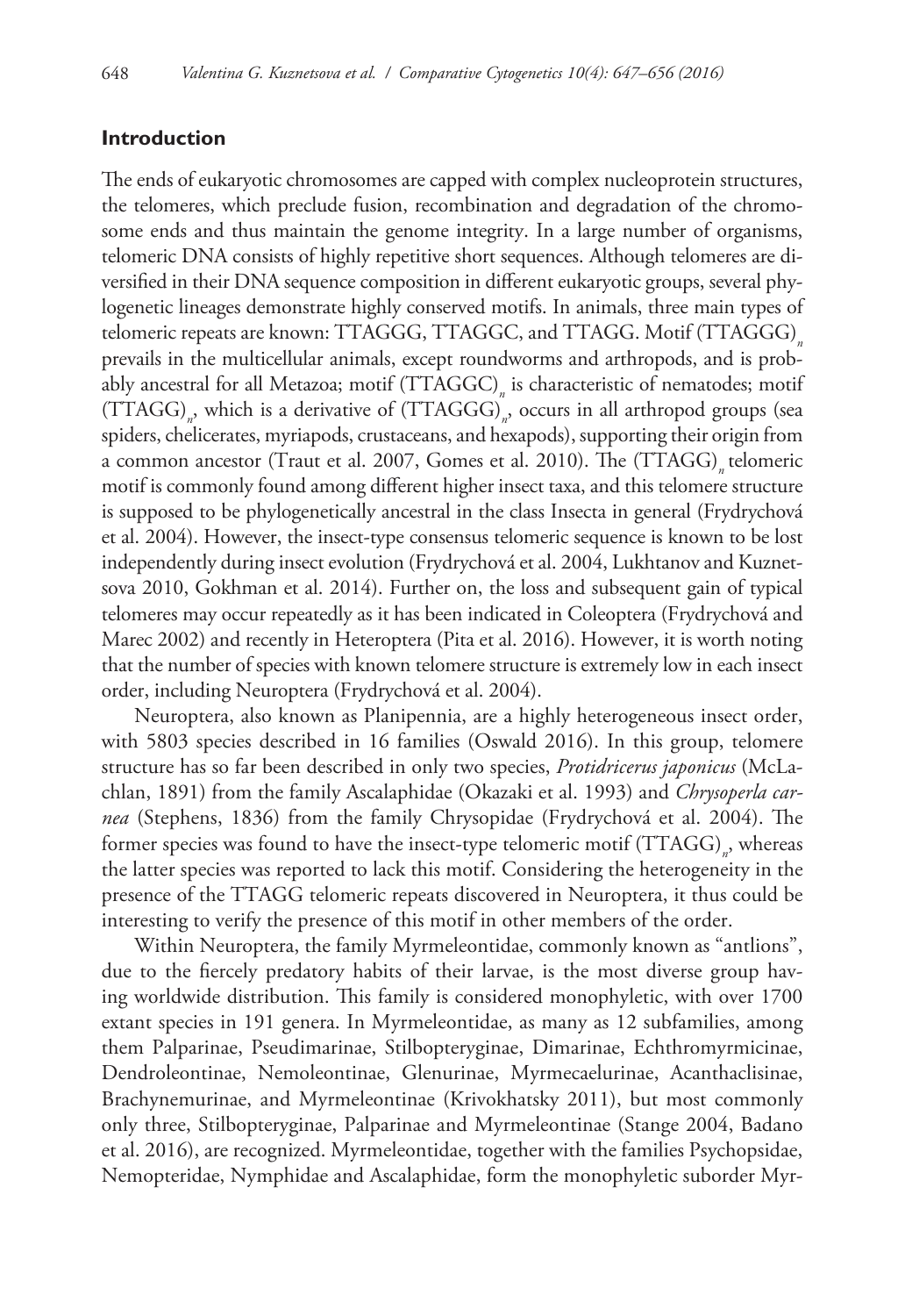meleontiformia (= the superfamily Myrmeleontoidea) that is a derived lineage of Neuroptera diversified in the Jurassic period (Badano et al. 2016). Different phylogenetic analyses based on morphological and genetic data established a sister-group relationship between Myrmeleontidae and Ascalaphidae (Badano et al. 2016). Ascalaphidae, or owlflies, are a smaller family, with about 430 described species in 100 genera distributed in all the biogeographic regions (Tjeder 1992). The family is subdivided into two main subfamilies, Haplogleniinae and Ascalaphinae (Henry 1978).

Until now, the cytogenetic studies in the Myrmeleontidae have been carried out on 37 species from 21 genera, and were focused exclusively on the basic features of the karyotypes such as chromosome numbers and sex determination systems (reviewed in Kuznetsova et al. 2015).

The aim of the present study is to further characterize chromosomes of antlions and to study their evolution by exploring the telomere structure and chromosomal location of the major ribosomal RNA (rRNA) genes using fluorescence *in situ* hybridization (FISH). The FISH technique was applied for the first time in the family Myrmeleontidae.

We examined the presence/absence of TTAGG telomeric repeats and location of the rDNA clusters in *Palpares libelluloides* (Linnaeus, 1764), *Distoleon tetragrammicus*  (Fabricius, 1798) and *Acanthaclisis occitanica* (Villers, 1789) from the family Myrmeleontidae. In addition, we studied telomere structure in *Libelloides macaronius* (Scopoli, 1763) belonging to the sister family Ascalaphidae.

## **Material and methods**

#### **Material**

Three antlion species, involving three different genera from three subfamilies (*sensu*  Krivokhatsky 2011), i.e. Palparinae (*P. libelluloides*), Nemoleontinae (*D. tetragrammicus*) and Acanthaclisinae (*A. occitanica*), as well as the only owlfly species from the subfamily Ascalaphinae (*L. macaronius*) were studied. The specimens were collected by G. Khabiev from May to October 2015 in the Republic of Dagestan (North-East Caucasus, Russia). In the field, adult individuals were fixed in a solution of 96% alcohol and glacial acetic acid  $(3:1)$  and then stored at  $4^{\circ}$ C until required. Collection localities and chromosomal traits of each species are given in Table 1.

#### **Telomere and rDNA detection by FISH**

Chromosome preparations were obtained from male gonads. Testes were dissected in a drop of 45% acetic acid and squashed. The coverslips were removed using dry ice. Prior to FISH treatment, the preparations were examined using phase contrast microscopy.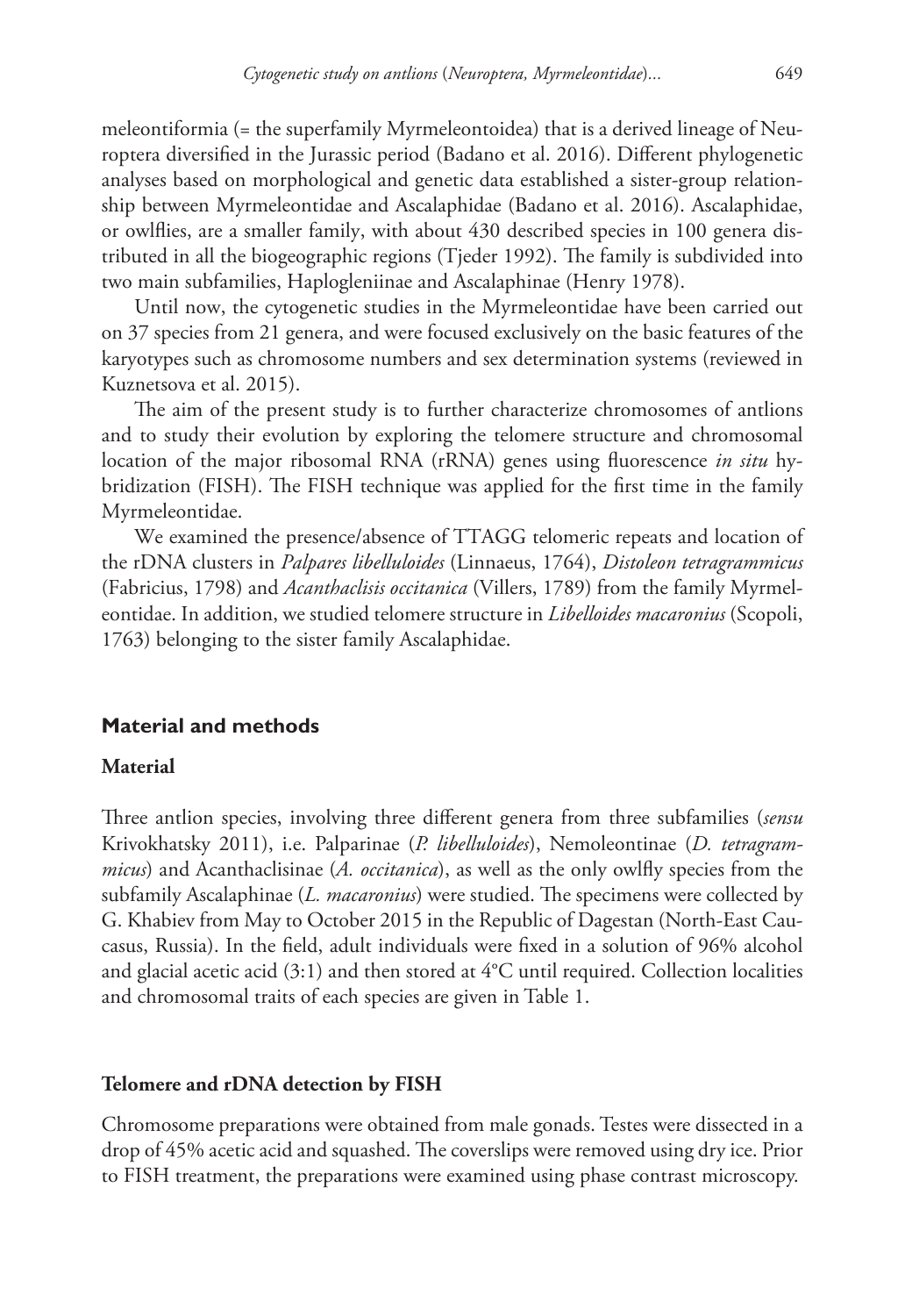| <b>Taxon</b>                                     | Sampling locality and<br>month and year of<br>collection                           | Number of<br>studied males  | <b>Diploid</b><br>karyotype | <b>Telomeric</b><br>sequence | 18S rDNA<br>clusters location |  |
|--------------------------------------------------|------------------------------------------------------------------------------------|-----------------------------|-----------------------------|------------------------------|-------------------------------|--|
| <b>MYRMELEONTIDAE</b>                            |                                                                                    |                             |                             |                              |                               |  |
| Palparinae                                       |                                                                                    |                             |                             |                              |                               |  |
| Palpares libelluloides<br>(Linnaeus, 1764)       | Russia, Dagestan,<br>near Makhachkala<br>42°59'59.6"N 47°13'33.0"E,<br>VI.2015     | $\overline{2}$              | $24 + XY$                   | (TTAGG)                      | $AA^*$                        |  |
| Nemoleontinae                                    |                                                                                    |                             |                             |                              |                               |  |
| Distoleon<br>tetragrammicus<br>(Fabricius, 1798) | Russia, Dagestan, near<br>Makhachkala<br>43°00'28.7"N 47°14'51.3"E<br>VII.2015     | $\mathcal{D}_{\mathcal{L}}$ | $14 + XY$                   | >∗∗<                         | $AA + X$                      |  |
| Acanthaclisinae                                  |                                                                                    |                             |                             |                              |                               |  |
| Acanthaclisis<br>occitanica<br>(Villers, 1789)   | Russia, Dagestan,<br>near Makhachkala<br>43°00'28.7"N 47°14'51.3"E<br>VII.2015     | $\overline{c}$              | $16 + XY$                   | (TTAGG)                      | $AA + X$                      |  |
| <b>ASCALAPHIDAE</b>                              |                                                                                    |                             |                             |                              |                               |  |
| Ascalaphinae                                     |                                                                                    |                             |                             |                              |                               |  |
| Libelloides<br>macaronius<br>(Scopoli, 1763)     | Russia, Dagestan,<br>near Gelinbatan village<br>41°56"50"N, 48°10"2"E,<br>VII.2015 | 1                           | $***$                       | (TTAGG)                      | ***                           |  |

**Table 1.** Examined material and main karyotypic features obtained during the present study.

\*A pair of autosomes; \*\* Ambiguous data; \*\*\* Missing data

FISH with (TTAGG)<sub>a</sub> and 18S rDNA probes was applied as previously reported for some other insects (Kuznetsova et al. 2015, Maryańska-Nadachowska et al. 2016, Golub et al. 2016). In brief, chromosome preparations were treated with 100 µg/ml RNase A and 5 mg/ml Pepsin solution to remove excess RNA and proteins. Chromosomes were denatured on a slide in a hybridization mixture with biotinylated 18S rDNA probe from the genomic DNA of *Pyrrhocoris apterus* (Linnaeus, 1758) and rhodaminated (TTAGG)<sub>n</sub> probe with addition of salmon sperm DNA and then hybridized for 36 h. Hybridization signals were detected with NeutrAvidin-FITC.

Chromosomes were mounted in antifade medium (ProLong Gold antifade reagent with DAPI; Invitrogen) and covered with a glass coverslip. Chromosome slides were analyzed under a Leica DM 6000 B microscope. Images were taken with a Leica DFC 345 FX camera using Leica Application Suite 3.7 software with an Image Overlay module.

## **Results**

In male *P. libelluloides*, we found 12 autosomal bivalents and X and Y univalent chromosomes (Fig. 1), confirming the chromosome number,  $2n = 26 (24 + XY)$ , reported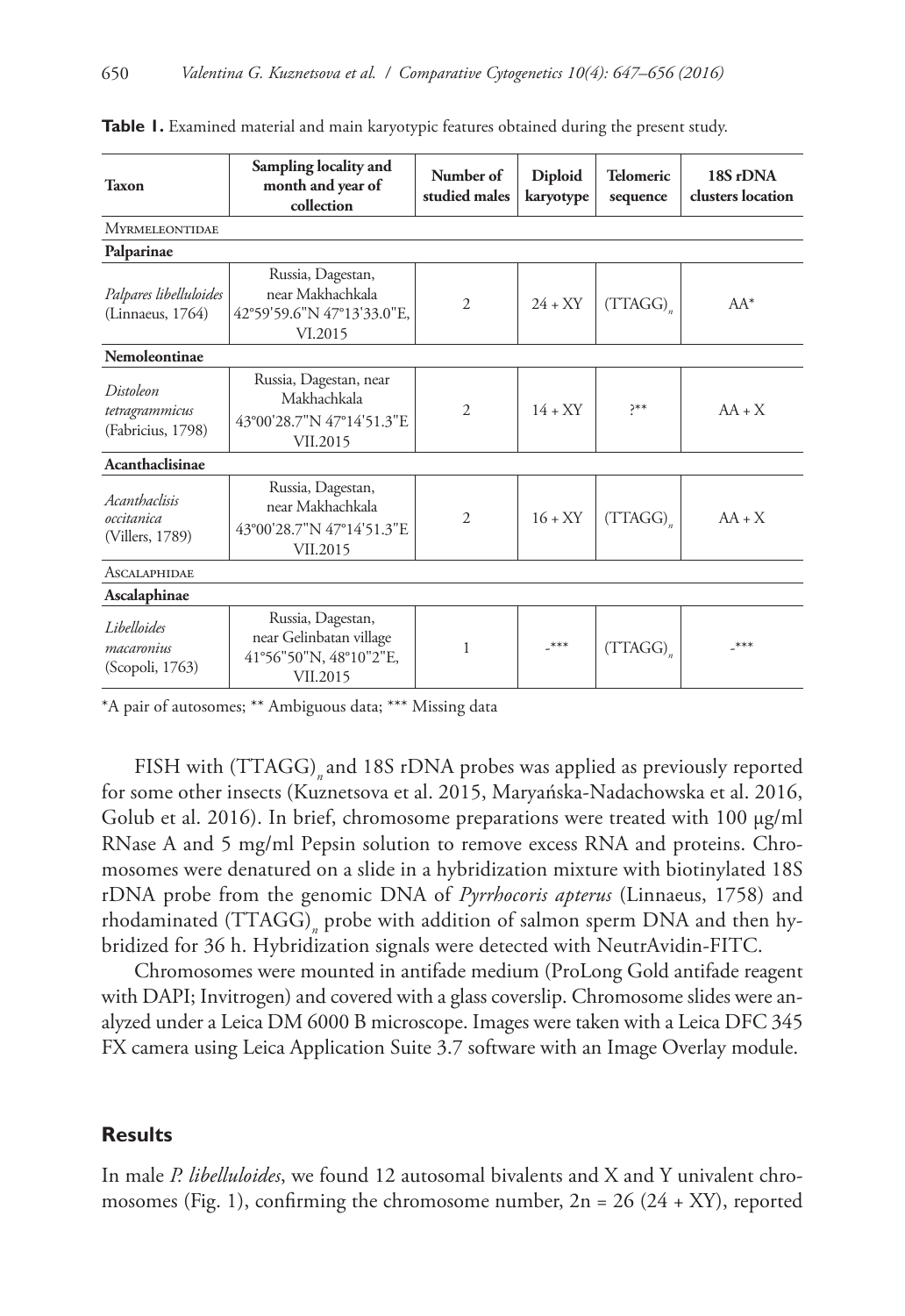

**Figures 1–10.** Different stages of spermatogenesis in antlion species *Palpares libelluloides* (**1–3**), *Acanthaclisis occitanica* (**4**), *Distoleon tetragrammicus* (**5–8**) and owlfly species *Libelloides macaronius* (**9–10**) after standard staining (**l**) and FISH with the 18S rDNA and telomeric (TTAGG) probes (2–10).  $1-3$  MI, n = 12 + X + Y **4** diakinesis/MI transition,  $n = 8 + X + Y$  **5, 6** MI,  $n = 7 + X + Y$  **7** pachytene **8** spermatids **9** mitotic metaphase **10** spermatids. Asterisks mark sex chromosomes; red signals identify the (TTAGG)<sub>n</sub>-positive telomeres (arrowed); green signals identify rDNA clusters. Scale bar on Fig. 2 also applies to Figs 3–10.

by Kuznetsova et al. (2015). FISH with "insect" telomeric probe (TTAGG)<sub>,</sub> produced strong hybridization signals on the chromosome ends at metaphase I (Figs 2, 3) and other stages of meiosis (not shown). Some differences in hybridization intensity could be seen among different bivalents and between homologous telomeres. The rDNA probe detected 18S rDNA clusters on a large pair of autosomes (Figs 2, 3).

In male *A. occitanica*, we found 8 bivalents of various sizes and the X and Y univalent chromosomes, suggesting  $2n = 18(16 + XY)$ . This species is cytogenetically studied for the first time. Its karyotype includes one exceptionally large pair of bi-armed autosomes, another pair of large bi-armed autosomes and the two sex chromosomes,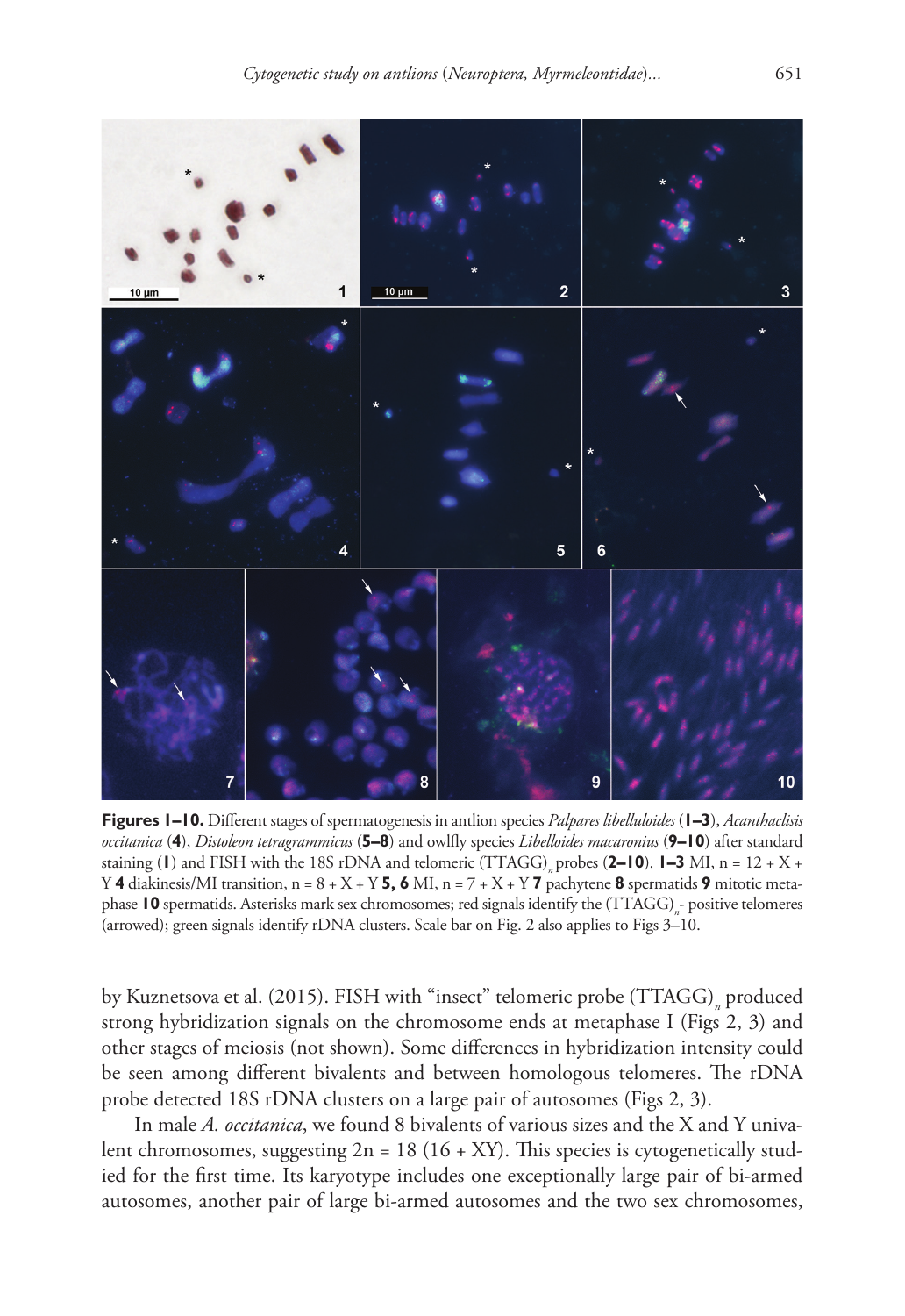with the longer metacentric chromosome presumably being the X, while the other metacentric chromosome − the Y; the detailed morphology of other chromosomes remained unknown. The majority of bivalents and sex chromosomes displayed strong signals of the telomere probe. As for the heterogeneity for presence/absence and intensity of the (TTAGG)*<sup>n</sup>* signals, it could be explained by technical artifacts. Apart from a few scattered signals, the ribosomal probe detected a considerable accumulation of the 18S rDNA sequence on the second large pair of bi-armed autosomes and, additionally, on the putative X chromosome (Fig. 4).

In male *D. tetragrammicus*, we found 7 autosomal bivalents and X and Y univalent chromosomes (Figs 5, 6). An additional univalent, most likely a B-chromosome, which precociously segregates together with one of the sex chromosomes, was occasionally observed in first metaphase nuclei (not shown). The data obtained suggest a diploid karyotype of  $2n = 16 (14 + XY)$  in contrast to  $2n = 18 (16 + XY)$  reported by Kuznetsova et al. (2015). FISH with (TTAGG) probe has detected no hybridization signals in the first metaphase nuclei (Fig. 5). However, weak and scarce (TTAGG)<sub>n</sub> hybridization signals of uncertain location could be seen in separate chromosomes of different stages as well as in the spermatids (Figs 6–8). The rDNA probe revealed 18S rDNA clusters both on a large pair of autosomes (possibly the third pair), and one of the sex chromosomes (Figs 5, 6).

In male *L. macaronius*, the karyotype remained unknown. However the (TTAGG)<sub>n</sub> -positive signals could be clearly observed in some cells including spermatids (Figs 9, 10).

## **Discussion**

#### **Karyotypes**

As summarized recently (Kuznetsova et al. 2015), the karyotypes are currently known for 37 species of the Myrmeleontidae representing about 2.2% of the extant antlion species. The studied species belong to 21 genera and 9 subfamilies (*sensu* Krivokhatsky 2011) and were shown to have an XY-sex chromosome system as well as diploid chromosome numbers ranging from 14 to 26. The highest numbers, 2n = 22, 24 and 26, occur only in a more basal subfamily Palparinae, whereas lower numbers,  $2n = 14$ , 16 and 18, are encountered in other subfamilies. Since the sister group to the Myrmeleontidae, i.e. the family Ascalaphidae, is characterized by higher chromosome numbers, usually  $2n = 22$ , a higher number was suggested to be ancestral for antlions (Kuznetsova et al. 2015). The karyotypes of 2n = 16 and 2n = 18, which we recently found in *Distoleon tetragrammicus* (Nemoleontinae) and *Acanthaclisis occitanica* (Acanthaclisinae) respectively, corroborate this assumption. These karyotypes are further discussed below.

In our previous paper (Kuznetsova et al. 2015), *D. tetragrammicus* was reported to have 2n = 18, i.e., having two additional pairs of autosomes. A plausible explanation for this disagreement is that a univalent displaced from the equatorial plane was erroneously identified as a bivalent at the first metaphase in the only studied male (see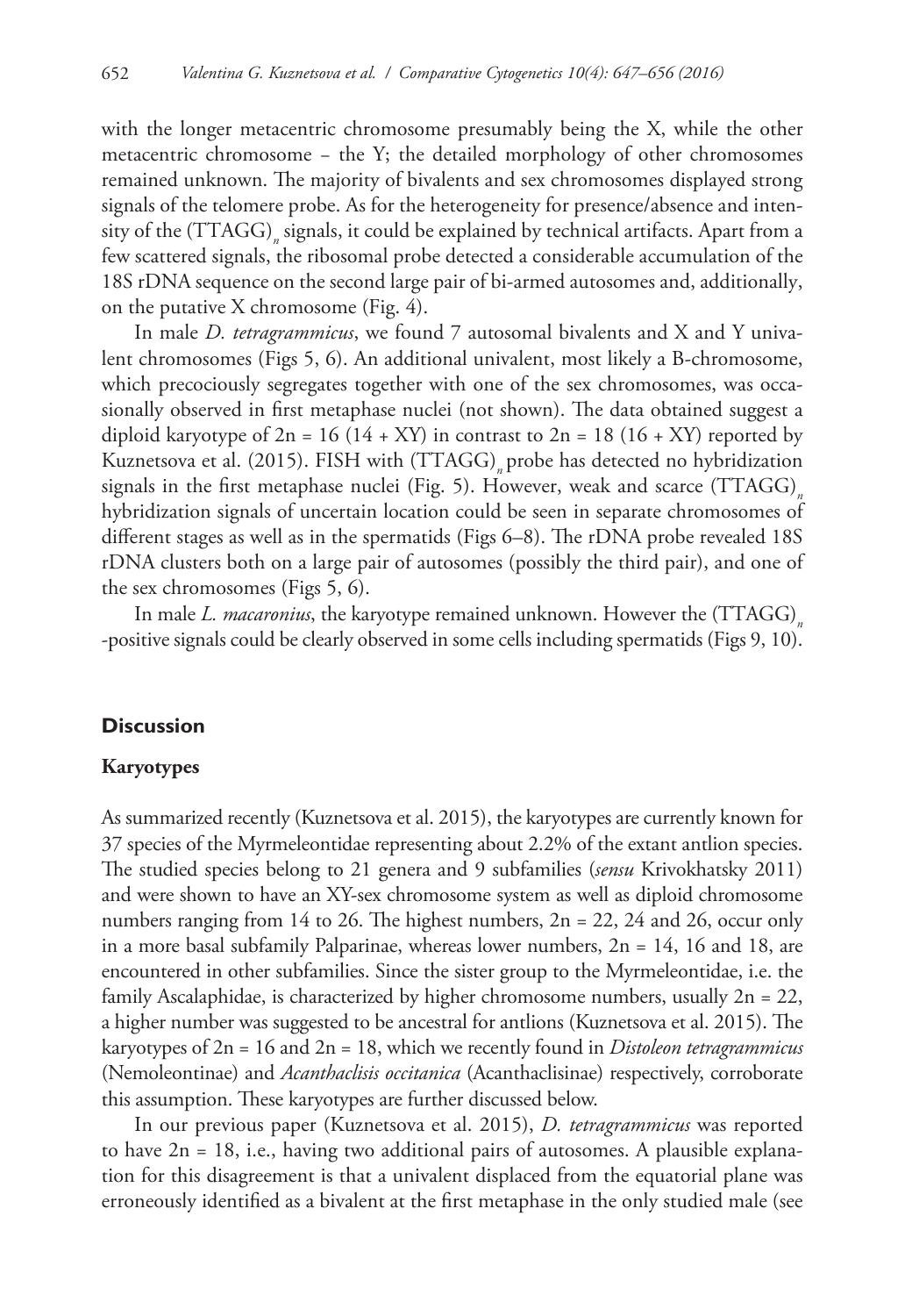Fig. 2 in Kuznetsova et al. 2015). It is worth noting that a univalent segregating precociously with the sex chromosomes at the first metaphase was also observed in some nuclei of male *D. tetragrammicus* during the present study (see Results). We suggest that these univalent chromosomes are additional or so-called B chromosomes. One or two additional chromosomes that do not belong to the regular karyotype and are similar in their meiotic behavior to the sex chromosomes were repeatedly observed in different neuropteran species, including the antlion *Myrmeleon mexicanus* Banks, 1903 (Hughes-Schrader 1983). The effect of the supernumeraries varies in different species. For example, in *Hemerobius marginatus* Stephens, 1836 from another neuropteran family Hemerobidae, additional chromosomes influence the segregation of the sex chromosomes in meiosis (Nokkala 1986). The problem of B chromosomes in antlions needs to be further addressed in the future.

The karyotype of *A. occitanica* differs by having both very large autosomal bivalent and sex chromosome (supposedly the X). To our knowledge, this karyotype structure was never reported for the Myrmeleontidae. However, it is worth noting that antlion karyotypes were almost exclusively illustrated with drawings in the past (as opposed to photos) with no significant details of the chromosome structure and size reported.

#### **Telomeres**

The data obtained in the present study demonstrate for the first time the presence of the insect-type telomeric repeat (TTAGG)<sub>n</sub> in antlions. We have reliably shown that this motif is characteristic of *P. libelluloides* and *A. occitanica*. The third examined antlion species, *D. tetragrammicus*, in which only rare TTAGG-positive signals of uncertain location were detected at best, most likely does not have the canonical (TTAGG)<sub>n</sub> insect telomeric motif. However, the TTAGG sequence could actually be present in the telomeres but in very low copy numbers, making it difficult to detect this sequence by FISH. Consequently, we consider the data on *D. tetragrammicus* as preliminary and therefore deserving further clarification. We also showed that the (TTAGG)<sub>n</sub> repeat was present in telomeres of *L. macaronius* (Ascalaphidae). Earlier, this telomeric motif was recorded for another owlfly species, *Protidricerus japonicas*, by Frydrychová et al. (2004). Together with the results on *P. japonicus*, our data suggest that the (TTAGG)*<sup>n</sup>* telomere sequence found in species of Ascalaphidae and Myrmeleontidae was characteristic of the common ancestor of these sister families. The detection of this repeat in the most basal antlion subfamily examined so far, the Palparinae (*P. libelluloides*), further corroborates this suggestion.

At present, the only other neuropteran species with known telomere structure is *Chrysoperla carnea s. lato* belonging to the large worldwide family Chrysopidae (green lacewings). Based on the Southern hybridization results, Frydrychová et al. (2004) have shown that *Ch. carnea* is  $(TTAGG)_n$  -negative. Despite the relatively small size of the order Neuroptera including only 5803 extant species (Oswald 2016), the data on telomere structure are still highly insufficient, and further studies are needed to fully understand the organization of telomeres in different families of this insect order.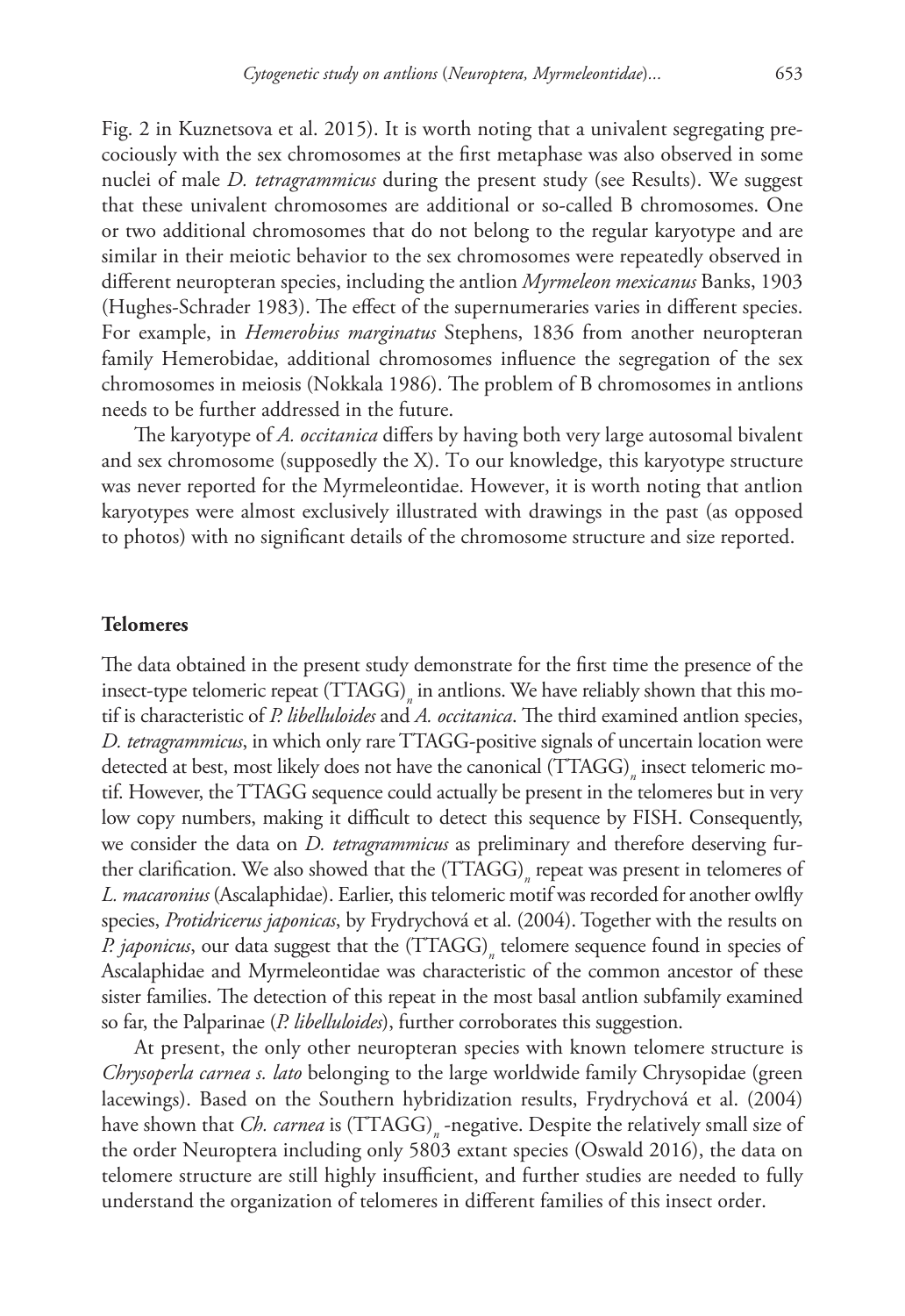## **Ribosomal clusters**

Ribosomal gene markers have provided useful information regarding chromosome evolution in different groups of insects. In some groups, the number and chromosomal localization of rDNA clusters, usually located in the nucleolus organizing regions (NORs), serve as additional markers to characterize species and higher taxa (Nguyen et al. 2010, Gokhman et al. 2014), whereas in other groups they currently are the only available cytogenetic markers to differentiate species with similar karyotypes (Golub et al. 2016). Our data represent the first mapping experiments for the major rRNA genes (i.e. genes for 18S, 5.8S and 28S rRNA) not only in Myrmeleontidae but also in Neuroptera in general. The three species studied, *Palpares libelulloides*, *Acanthaclisis occitanica* and *Distoleon tetragrammicus*, showed the occurrence of one (in the first species) or two (in the two last species) rDNA clusters in their haploid karyotypes. In each species, these clusters are located on both autosomes of a particular large pair. In *A. occitanica* and *D. tetragrammicus*, another rDNA site is present on one of the sex chromosomes. Although it is at present impossible to identify homeologous chromosomes between different neuropteran species, we can suggest a single chromosome pair carrying major rDNA clusters as an ancestral state in antlions.

# **Conclusions**

Our study contributes to the current knowledge of cytogenetics of the neuropteran family Myrmeleontidae. The principal outcomes of this study are: (1) the discovery of one or two major rDNA clusters per haploid karyotype; the clusters are located either only on a pair of autosomes in a particular species or, additionally, on one of the sex chromosomes in another two studied species and (2) the discovery of the insect-type (TTAGG)*<sup>n</sup>* telomeric sequence at least in two of the three studied species. Because the (TTAGG)*<sup>n</sup>* sequence is likewise found in the two studied owlfly species, we suggest that this telomere structure was inherent in the last common ancestor of the phylogenetic lineage Myrmeleontidae + Ascalaphidae.

# **Acknowledgements**

The complete financial support for this study was provided by the grant from the Russian Science Foundation no. 14-14-00541 to the Zoological Institute of the Russian Academy of Sciences. We thank Dr. E.V. Ilyina (Dagestan Scientific Center RAS, Makhachkala) for help in collection and Dr. V.A. Krivokhatsky (Zoological Institute RAS, St. Petersburg) for help in identification of species, studied in the present paper.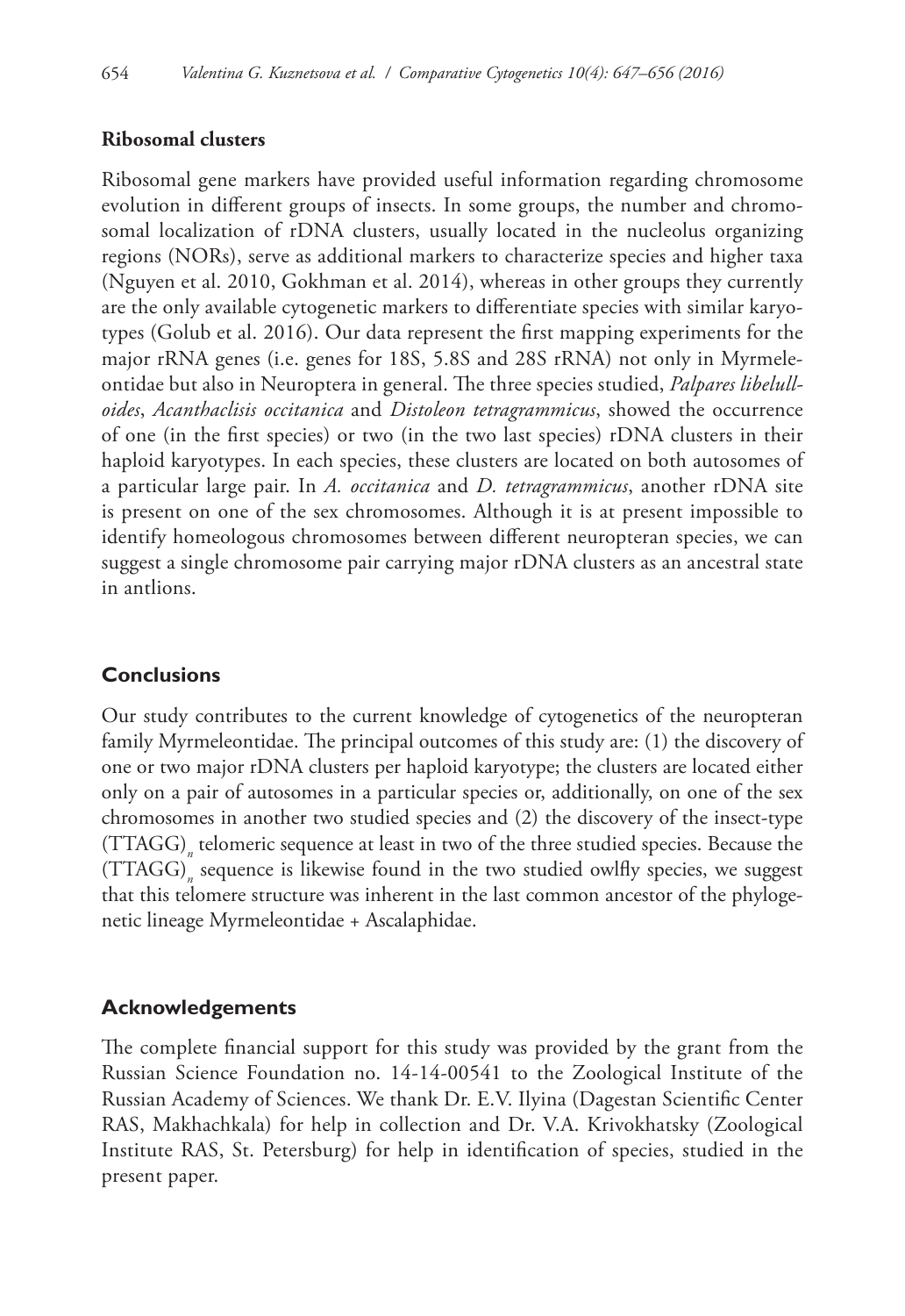## **References**

- Badano D, Aspöck U, Aspöck H, Cerretti P (2016) Phylogeny of Myrmeleontiformia based on larval morphology (Neuropterida: Neuroptera). Systematic Entomology. [doi: 10.1111/](https://doi.org/10.1111/syen.12200) [syen.12200](https://doi.org/10.1111/syen.12200)
- Frydrychová R, Marec F (2002) Repeated losses of TTAGG telomere repeats in evolution of beetles (Coleoptera). Genetica 115: 179–187. [doi: 10.1023/A:1020175912128](https://doi.org/10.1023/A:1020175912128)
- Frydrychová R, Grossmann P, Trubač P, Vítková M, Marec F (2004) Phylogenetic distribution of TTAGG telomeric repeats in insects. Genome 47: 163–178. [doi: 10.1139/G03-100](https://doi.org/10.1139/G03-100)
- Gokhman VE, Anokhin BA, Kuznetsova VG (2014) Distribution of 18S rDNA sites and absence of the canonical TTAGG insect telomeric repeat in parasitoid Hymenoptera. Genetica 142: 317−322. [doi: 10.1007/s10709-014-9776-3](https://doi.org/10.1007/s10709-014-9776-3)
- Golub NV, Golub VB, Kuznetsova VG (2016) Further evidence for the variability of the 18S rDNA loci in the family Tingidae (Hemiptera, Heteroptera). Comparative Cytogenetics 10(4): 517–527. [doi: 10.3897/CompCytogen.v10i4.9631](https://doi.org/10.3897/CompCytogen.v10i4.9631)
- Gomes NJW, Shay JW, Wright WE (2010) Telomere Biology in Metazoa. FEBS Letters 584(17): 3741–3751. [doi: 10.1016/j.febslet.2010.07.031](https://doi.org/10.1016/j.febslet.2010.07.031)
- Henry CS (1978) An unusual ascalaphid larva (Neuroptera:Ascalaphidae) from Southern Africa, with comments on larval evolution within the Myrmeleontoidea. Psyche 85: 265–274. [doi:](https://doi.org/10.1155/1978/19204) [10.1155/1978/19204](https://doi.org/10.1155/1978/19204)
- Hughes-Schrader S (1983) Chromosomal segregational mechanisms in antlions (Myrmeleontidae, Neuroptera). Chromosoma 88(4): 256−264. [doi: 10.1007/BF00292902](https://doi.org/10.1007/BF00292902)
- Krivokhatsky VA (2011) Antlions (Neuroptera: Myrmeleontidae) of Russia. KMK Scientific Press Ltd, St. Petersburg-Moscow, 334 pp. [In Russian]
- Kuznetsova VG, Khabiev GN, Krivokhatsky VA (2015) Chromosome numbers in antlions (Myrmeleontidae) and owlflies (Ascalaphidae) (Insecta, Neuroptera). ZooKeys 538: 47−61. [doi: 10.3897/zookeys.538.6655](https://doi.org/10.3897/zookeys.538.6655)
- Lukhtanov VA, Kuznetsova VG (2010) What genes and chromosomes say about the origin and evolution of insects and other arthropods. Russian Journal of Genetics 46(9): 1115−1121. [doi: 10.1134/S1022795410090279](https://doi.org/10.1134/S1022795410090279)
- Maryańska-Nadachowska A, Anokhin BA, Gnezdilov VM, Kuznetsova VG (2016) Karyotype stability in the family Issidae (Hemiptera, Auchenorrhyncha) revealed by chromosome techniques and FISH with telomeric (TTAGG)<sub>n</sub> and 18S rDNA probes. Comparative Cytogenetics 10(3): 347−369. [doi: 10.3897/CompCytogen.v10i3.9672](https://doi.org/10.3897/CompCytogen.v10i3.9672)
- Nguyen P, Sahara K, Yoshido A, Marec F (2010) Evolutionary dynamics of rDNA clusters on chromosomes of moths and butterflies (Lepidoptera). Genetica 138: 343−354. [doi:](https://doi.org/10.1007/s10709-009-9424-5) [10.1007/s10709-009-9424-5](https://doi.org/10.1007/s10709-009-9424-5)
- Nokkala S (1986) The meiotic behaviour of B-chromosomes and their effect on the segregation of sex chromosomes in males of *Hemerobius marginatus* L. (Hemerobidae, Neuroptera). Hereditas 105: 221−227. [doi: 10.1111/j.1601-5223.1986.tb00665.x](https://doi.org/10.1111/j.1601-5223.1986.tb00665.x)
- Okazaki S, Tsuchida K, Maekawa H, Ishikawa H, Fujiwara H (1993) Identification of a pentanucleotide telomeric sequence,  $\left(\text{TTAGG}\right)_{\text{n}}$ , in the silkworm *Bombyx mori* and in other insects. Molecular and Cellular Biology 13: 1424−1432. [doi: 10.1128/mcb.13.3.1424](https://doi.org/10.1128/mcb.13.3.1424)
- Oswald JD (2016) LDL Neuropterida Species of the World (version Oct 2013). In: Roskov Y, Abucay L, Orrell T, Nicolson D, Flann C, Bailly N, Kirk P, Bourgoin T, DeWalt RE, Decock W, De Wever A (Eds) Species 2000 & ITIS Catalogue of Life, 31<sup>st</sup> October 2016. Species 2000: Naturalis, Leiden.<http://www.catalogueoflife.org/col>[accessed 5 May 2016]